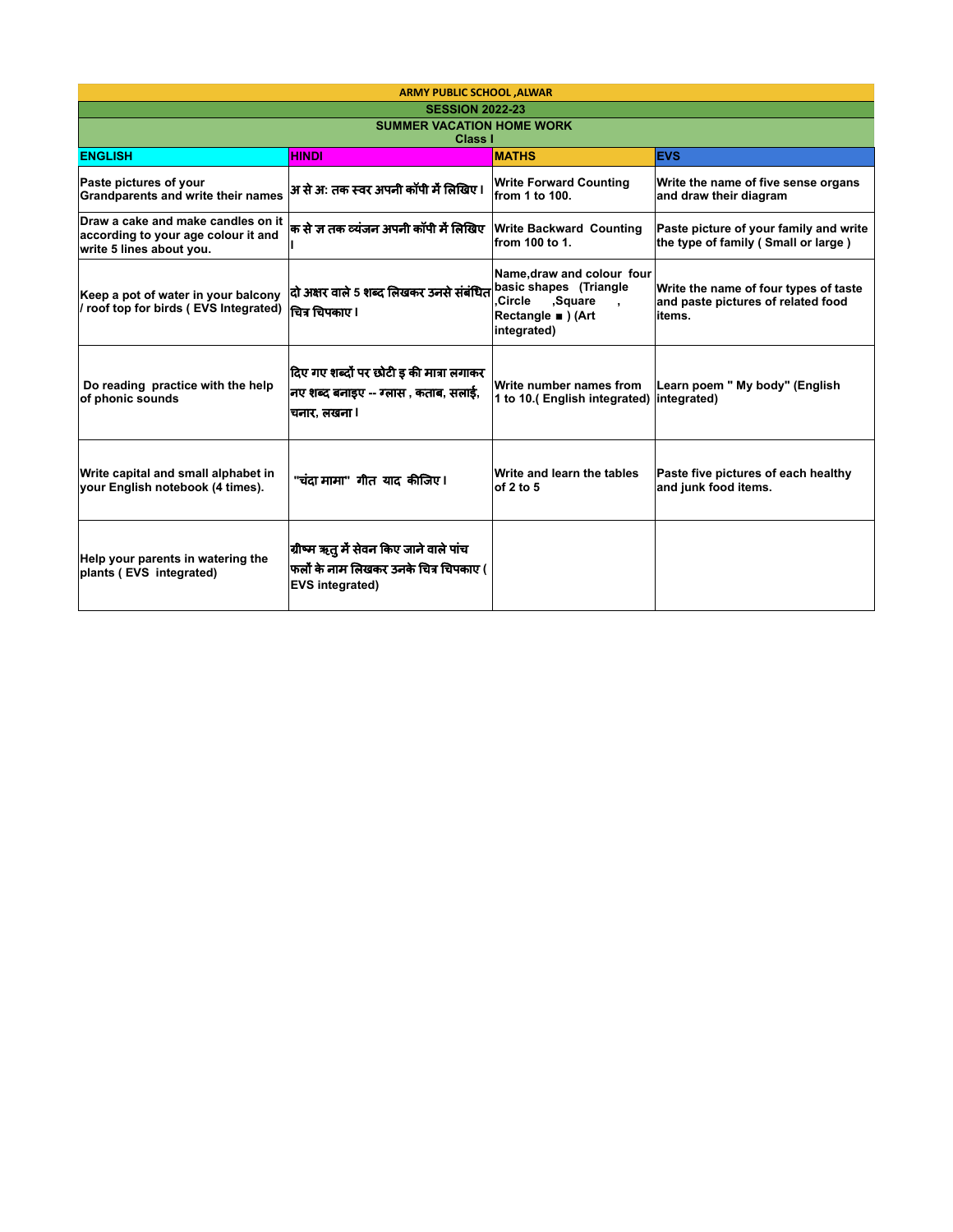| ARMY PUBLIC SCHOOL , ALWAR                                           |                                                                                        |                                                                                                    |                                                                                        |
|----------------------------------------------------------------------|----------------------------------------------------------------------------------------|----------------------------------------------------------------------------------------------------|----------------------------------------------------------------------------------------|
| <b>SESSION 2022-23</b><br><b>SUMMER VACATION HOME WORK</b>           |                                                                                        |                                                                                                    |                                                                                        |
| <b>Class II</b>                                                      |                                                                                        |                                                                                                    |                                                                                        |
| <b>ENGLISH</b>                                                       | <b>HINDI</b>                                                                           | <b>MATHS</b>                                                                                       | <b>EVS</b>                                                                             |
| <b>1. Make 5</b><br><b>Opposites, 5</b><br>Gender (Male &<br>Female) | 1. वाचन - पाठ - 2, 3                                                                   | Learn tables<br>1,2,3,4,5                                                                          | <b>Learn all Parts of</b><br><b>Body</b>                                               |
| 2. Write 5 Pages of<br>handwriting in<br>your English<br>Notebook.   | 2. "सूरज "कविता<br>याद कीजिए।                                                          | Learn number and<br>names 1 to 1000                                                                | <b>Follow the table</b><br>manners given on<br>page number 28 of<br>your EVS textbook. |
| 3. Learn the Poem<br>-1 "He is called<br>Dad"                        | 3. अपनी हिन्दी की<br>कॉपी में 5 पेज सुलेख<br>कीजिए।                                    | <b>Complete</b><br>worksheets based<br>on addition and<br>word problems.                           | Draw a family tree<br>and paste pictures<br>of your family<br>members                  |
| 4. Project- Vowel<br>and consonant<br>tree                           | 4. गतिविधि - गर्मी<br>$ $ ऋतु में खाए जाने वाले<br>5 फलों के चित्र<br>चिपकाकर उनके नाम | Choose any 10<br>numbers of 3 digit<br>and write in<br><b>Expanded Form</b>                        | <b>Cut and paste 5</b><br>sense organs in<br>notebooks                                 |
| 5. Learn all work<br>done in book and<br>the notebook.               | 5. हिन्दी की कॉपी में<br>किए गए कार्य को<br>पढ़िए तथा याद<br>कीजिए।                    | Take 5 numbers of<br>3 digit and arrange<br>those numbers in<br>ascending and<br>descending order. | <b>Write 3 Slogans</b><br>on road safety on<br>A4 size sheet.                          |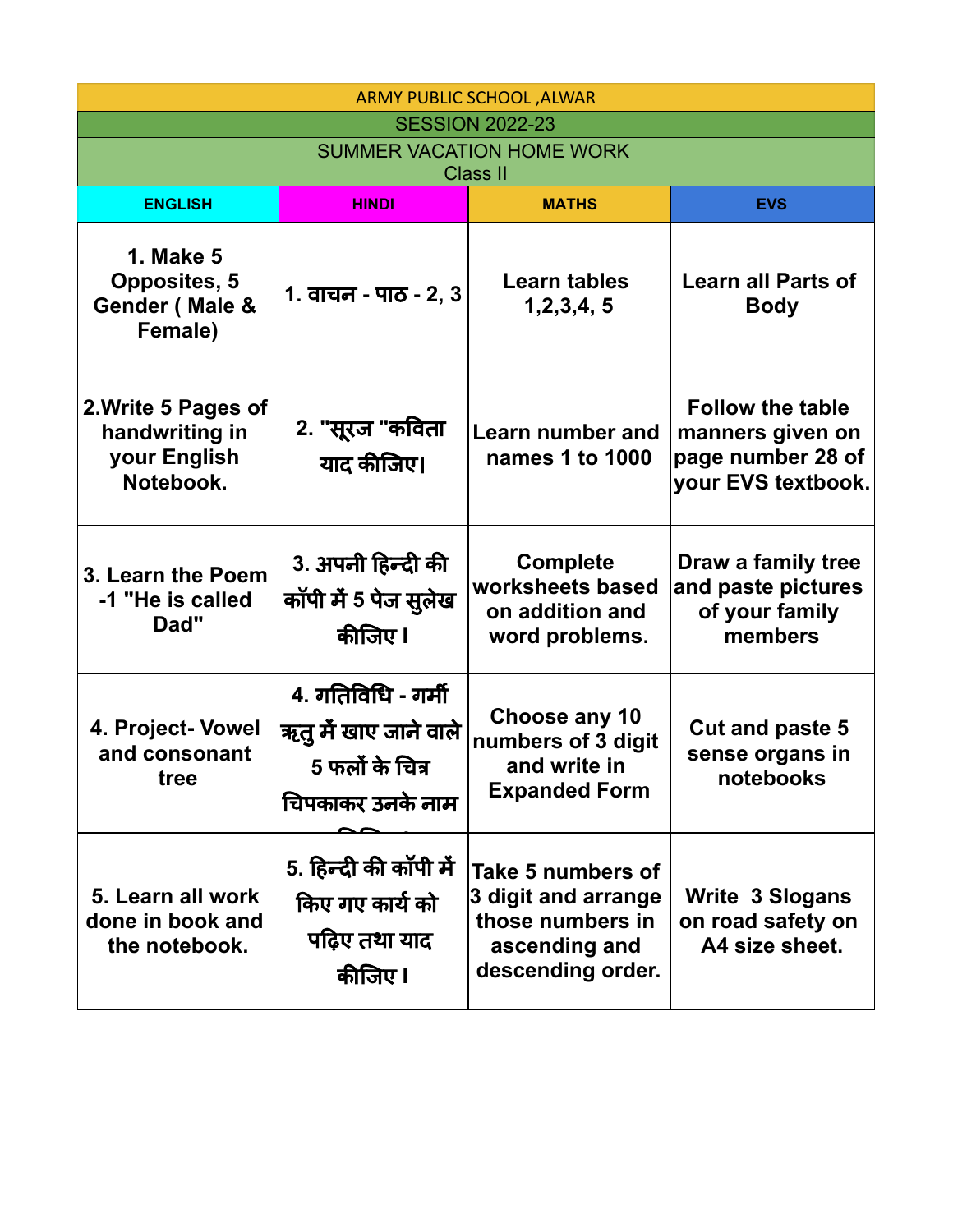| ARMY PUBLIC SCHOOL , ALWAR                                                                                                                                                                                                                                                     |                                                                                     |                                                                                                                                                                                                                                                                                                                                          |                                                                                                                                                   |  |
|--------------------------------------------------------------------------------------------------------------------------------------------------------------------------------------------------------------------------------------------------------------------------------|-------------------------------------------------------------------------------------|------------------------------------------------------------------------------------------------------------------------------------------------------------------------------------------------------------------------------------------------------------------------------------------------------------------------------------------|---------------------------------------------------------------------------------------------------------------------------------------------------|--|
| <b>SESSION 2022-23</b>                                                                                                                                                                                                                                                         |                                                                                     |                                                                                                                                                                                                                                                                                                                                          |                                                                                                                                                   |  |
| SUMMER VACATION HOME WORK<br>Class III                                                                                                                                                                                                                                         |                                                                                     |                                                                                                                                                                                                                                                                                                                                          |                                                                                                                                                   |  |
| <b>ENGLISH</b>                                                                                                                                                                                                                                                                 | <b>HINDI</b>                                                                        | <b>MATHS</b>                                                                                                                                                                                                                                                                                                                             | <b>EVS</b>                                                                                                                                        |  |
| (1) Considering Ch 1 Sow the<br>seed, water it daily and take<br>care of it.<br>(2) In Reference Poem :1 'My<br><b>Family' Paste your family</b><br>photograph.<br>(3) Hand Writing Practice:- Do<br>1 page of hand writing in a<br>separate thin notebook .(Only<br>20 Pages) | अपना परिचय लिखिये व अपने<br>परिवार का चित्र चिपकाइये (Use A4<br>sheet for activity) | Make a scrapbook and do<br>the following activities in<br>it. Collect registration<br>numbers of any 10 cars in<br>your locality<br>a. write<br>the numbers in word.<br>b. write the numbers in<br>expanded form.<br>c. Arrange the numbers in<br>place value chart.<br>d. Arrange the numbers in<br>ascending and descending<br>lorder. | 1. Learn Ch1, 2 &3 (All the<br>work done in book and<br>notebook)                                                                                 |  |
| Learn Ch 1, 2 and poem                                                                                                                                                                                                                                                         | गुजन -पाठ-1,2,3,4 याद करो।                                                          | Do practice Ch-1 Number<br>and Numeration and Ch-2<br><b>Roman Numerals</b>                                                                                                                                                                                                                                                              | 2. Do Value based Questions<br>on book page no.20.                                                                                                |  |
| Grammar :- Revise Ch -1 Noun  व्याकरण- पाठ 1,2,3 याद करो।                                                                                                                                                                                                                      |                                                                                     | Learn Tables from 2 to 20                                                                                                                                                                                                                                                                                                                | 3. Collect leaves of different<br>shapes and size. Paste them<br>on A4 Size sheets to create<br>leaf animals. Activity on Book<br>page no $.27$ ) |  |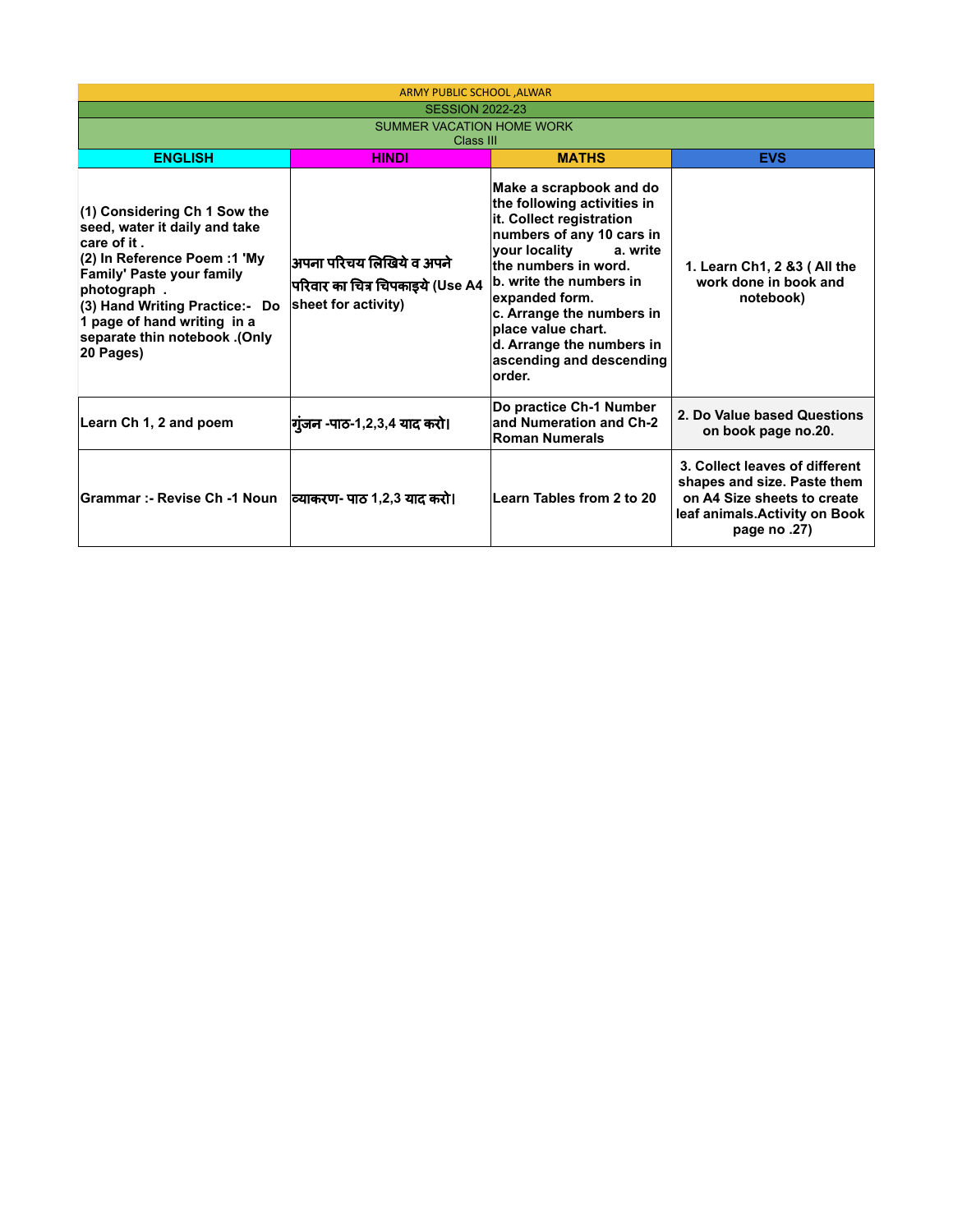|                                                                                                                                                                                                                                                        |                                                                                | <b>ARMY PUBLIC SCHOOL , ALWAR</b>                                                                                                                                                                                                                                                                                   |                                                                                                                                |  |
|--------------------------------------------------------------------------------------------------------------------------------------------------------------------------------------------------------------------------------------------------------|--------------------------------------------------------------------------------|---------------------------------------------------------------------------------------------------------------------------------------------------------------------------------------------------------------------------------------------------------------------------------------------------------------------|--------------------------------------------------------------------------------------------------------------------------------|--|
|                                                                                                                                                                                                                                                        |                                                                                | <b>SESSION 2022-23</b>                                                                                                                                                                                                                                                                                              |                                                                                                                                |  |
| SUMMER VACATION HOME WORK<br>Class IV                                                                                                                                                                                                                  |                                                                                |                                                                                                                                                                                                                                                                                                                     |                                                                                                                                |  |
| <b>ENGLISH</b>                                                                                                                                                                                                                                         | <b>HINDI</b>                                                                   | <b>MATHS</b><br><b>EVS</b>                                                                                                                                                                                                                                                                                          |                                                                                                                                |  |
| Make an attractive chart or model<br>on 'Noun and its kind'.                                                                                                                                                                                           | विद्यालय में की जाने वाली<br>प्रार्थना याद कीजिए।                              | Make a scrapbook and do the following<br>activities in it. Write the population of any 10<br>states of India<br>a.<br>Write names of the states<br>b. Write the<br>population in words<br>c. Arrange them in<br>ascending and descending order.<br>d.<br>Find out the states with maximum and<br>minimum population | Paste your favorite<br>sportsmen(any 5).<br>Write their name and<br>the sports they play.<br>Use A4 sheet for the<br>activity. |  |
| Do 1 page of hand writing daily in a<br>separate thin notebook from any<br>English book available at home.                                                                                                                                             | राष्ट्रगान लिखो एवं याद करो।                                                   | Do practice Ch-1 Number and Numeration<br>and Ch-2 Roman Numerals                                                                                                                                                                                                                                                   | Learn ch-1,2 &3                                                                                                                |  |
| Find the meanings of the given<br>words from a dictionary. Also frame<br>sentences using these words.<br>a) Drowsy<br>b) efficient<br>c) familiar<br>d) jolly<br>e) efforts<br>f) fragrance<br>g) apologize<br>h) hungry<br>I) dedicated<br>j) thirsty | छुट्टियों के दौरान अपने जिस<br>पेय जल का आनंद लिया उसको<br>बनाने की विधि लिखो। | Learn Tables from 2 to 20                                                                                                                                                                                                                                                                                           |                                                                                                                                |  |
| Read and learn all the Chapters<br>done in Class.                                                                                                                                                                                                      | गुंजन -पाठ-1,2,3 याद करो।                                                      |                                                                                                                                                                                                                                                                                                                     |                                                                                                                                |  |
|                                                                                                                                                                                                                                                        | व्याकरण- पाठ 1,2 याद करो।                                                      |                                                                                                                                                                                                                                                                                                                     |                                                                                                                                |  |
|                                                                                                                                                                                                                                                        |                                                                                |                                                                                                                                                                                                                                                                                                                     |                                                                                                                                |  |